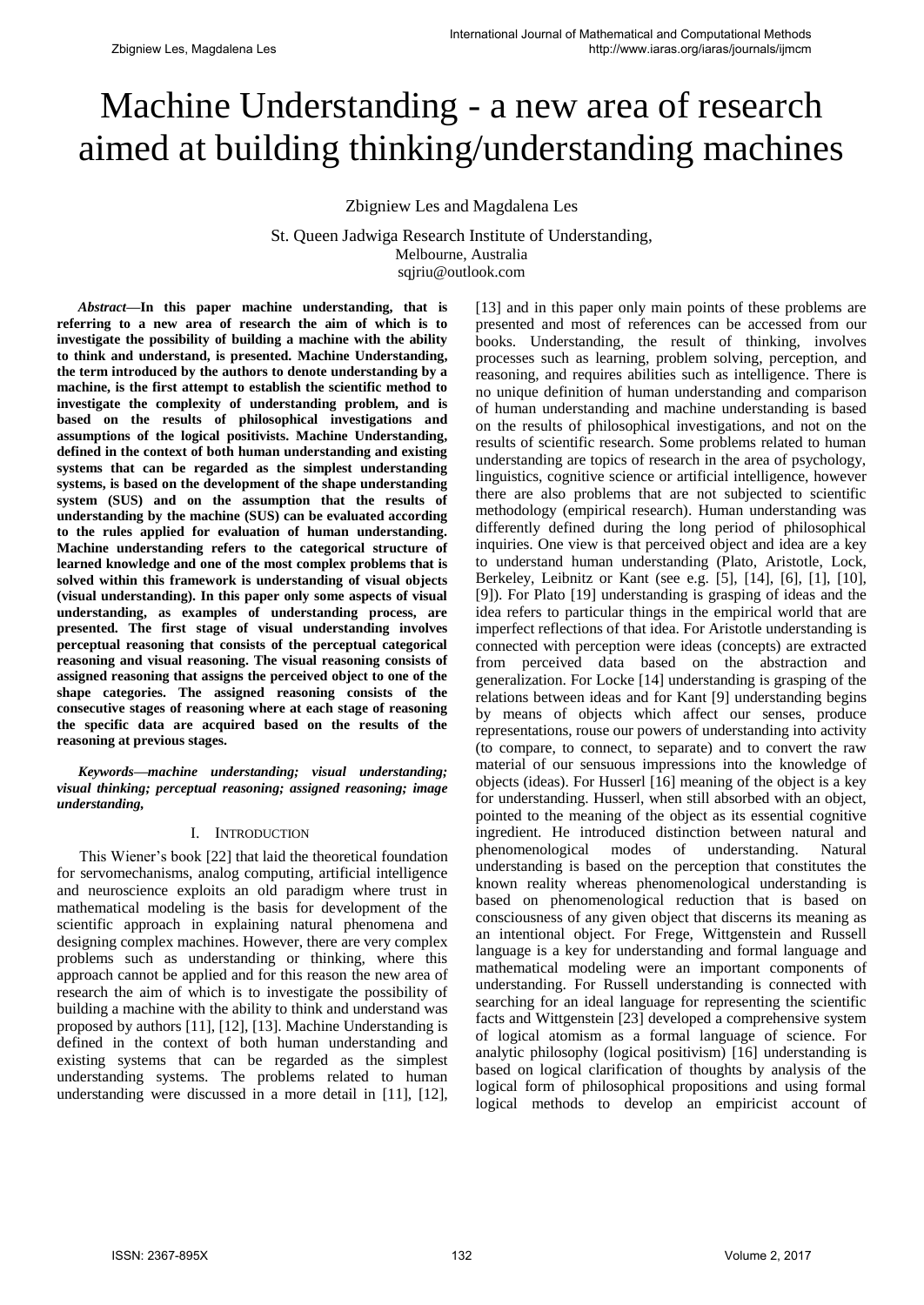knowledge. Logical positivists adopted the verification principle according to which every meaningful statement is either analytic or can be verified by experiment, and rejected many traditional problems of philosophy as meaningless. For hermeneutics philosophers (Schleiermacher, Gadamer, Heidegger) interpretation of the text is a key to understanding. Hermeneutics, as the art of understanding the written discourse of another person correctly, was initially applied to the interpretation of scripture and emerged as a theory of human understanding through the work of Schleiermacher and Dilthey. For Schleiermacher understanding of the text is to find the author's intentions whereas for Gadamer [4] the context of interpretation determines a text's meaning and reveals something about the social context in which texts were formed. For philosophers such as Hobbes or Spinoza brain and its functioning is a key for understanding. They believed that humans are deterministic machines with understanding explainable by scientific methods. Modern philosophers (logical behaviorism or functionalism) regarded the problem of understanding as the problem of mind functions. Functionalism identifies mental states with brain states and explains understanding in terms of cognitive theory that tried to explain human understanding by comparing the mind to a sophisticated computer system.

Machine understanding is defined in the context of both human understanding and existing systems that can be regarded as the simplest understanding systems. Simple understanding systems are built in the areas of expert systems, image understanding, language understanding, or robotics. Expert systems [7] are computer systems that emulate the decisionmaking ability of a human expert and are the first computer systems that solve problems that require understanding of the selected fragments of knowledge. The term image understanding [2], [17], [21] refers to a computational information processing approach to image interpretation and knowledge-based interpretations of visual scenes that transform pictorial inputs into commonly understood descriptions or symbols. Image understanding systems, built in order to interpret the perceived object or interpret an image, are based on the research in the area of computer vision and image understanding. Language understanding is an area of research that deals with understanding of a text as the product of the linguistic activity of the mind. The natural language understanding systems [20], [18], [15], [8], [3] usually consist of the subsystems that perform the specific tasks such as lexical analysis, syntactic analysis, semantic analysis, discourse analysis or pragmatic analysis. Neural Networks [24], a set of simple computational units (nodes, neurons) that are highly interconnected, which attempts to model the capabilities of the human brain, can be also regarded as the simplest understanding systems. The most popular neural network in pattern recognition is the feed forward multilayered network, with the back propagation algorithm as the training method.

### II. MACHINE UNDERSTANDING

Machine understanding refers to the new area of research the aim of which is to investigate the possibility of building a machine with the ability to think and understand. The term machine understanding, introduced by the authors [13], denotes the process of understanding by the machine SUS (Shape Understanding System). A machine, in order to be able to understand, needs to imitate the way in which humans understand the world and language (text). SUS as the machine that is designed to have an ability to think and understand needs to learn both knowledge and skills. Learning knowledge and skills, which supplies material for thought that leads to understanding, is called knowledge implementation (see [12] for description). Machine understanding stresses the dependence of learning and understanding processes and is based on the assumption that the results of understanding by the machine (SUS) can be evaluated according to the rules applied for evaluation of human understanding. It is assumed that to understand means to be able to solve a problem and to give the relevant explanations.

Machine understanding refers also to the categorical structure of learned knowledge. The shape categories, presented in [11] and [12], are basis for the intuitive grasping of the sense of perceived objects whereas the basic abstract categories, described in [13], are applied during abstraction in the problem solving when the perceived object is assigned (transformed) into the visual general abstract categories such as the circle category or the rectangle category, and into the basic abstract categories such as the object category or the movement category. Machine understanding refers to different ontological categories of objects: a visual object, a real world object, a sign, a sensory object, or a text object, described in [12], [13]. The sensory object category is a special category derived from the category of visual objects. A sensory object is the object that is named based on a set of measurements that refer to the attributes of the category to which the object is assigned e.g. the category of mineral objects. The text category is referring to any form of the text and is divided into four different specific categories: the text-query category, the text-task category, the dictionary-text category, and the long-text category (see [12], [13] for description). Machine understanding, following the way of scientific understanding, is based on the basic abstract categories such as the set category, the element category, or the belonging category that are defined in the area of set theory based on adopted axioms, as described in [13]. The basic abstract categories are represented as the objects on the SUS normalized perceptual visual field (the rectangle on which all perceived objects are projected). These visual representations that refer to the SUS intuition can be utilized during explanatory process and make it possible to found understanding on the strong intuitive basis.

Machine understanding is based on the assumption that the results of understanding by a machine can be evaluated and compared to the results of human understanding. If understanding is defined as the ability to solve problems, then assuming that problems (tasks) are well defined, the understanding (ability to understand) can be tested by testing whether these problems can be solved by the machine (SUS). In this context machine understanding can be regarded as problem solving, however it is assumed that the machine to be able to understand needs also the ability to explain how to solve a problem. The most important part of evaluation of the machine"s (SUS) ability to understand is to formulate the problems and to use these problems to test if the machine (SUS) is able to solve those problems. Examples of problems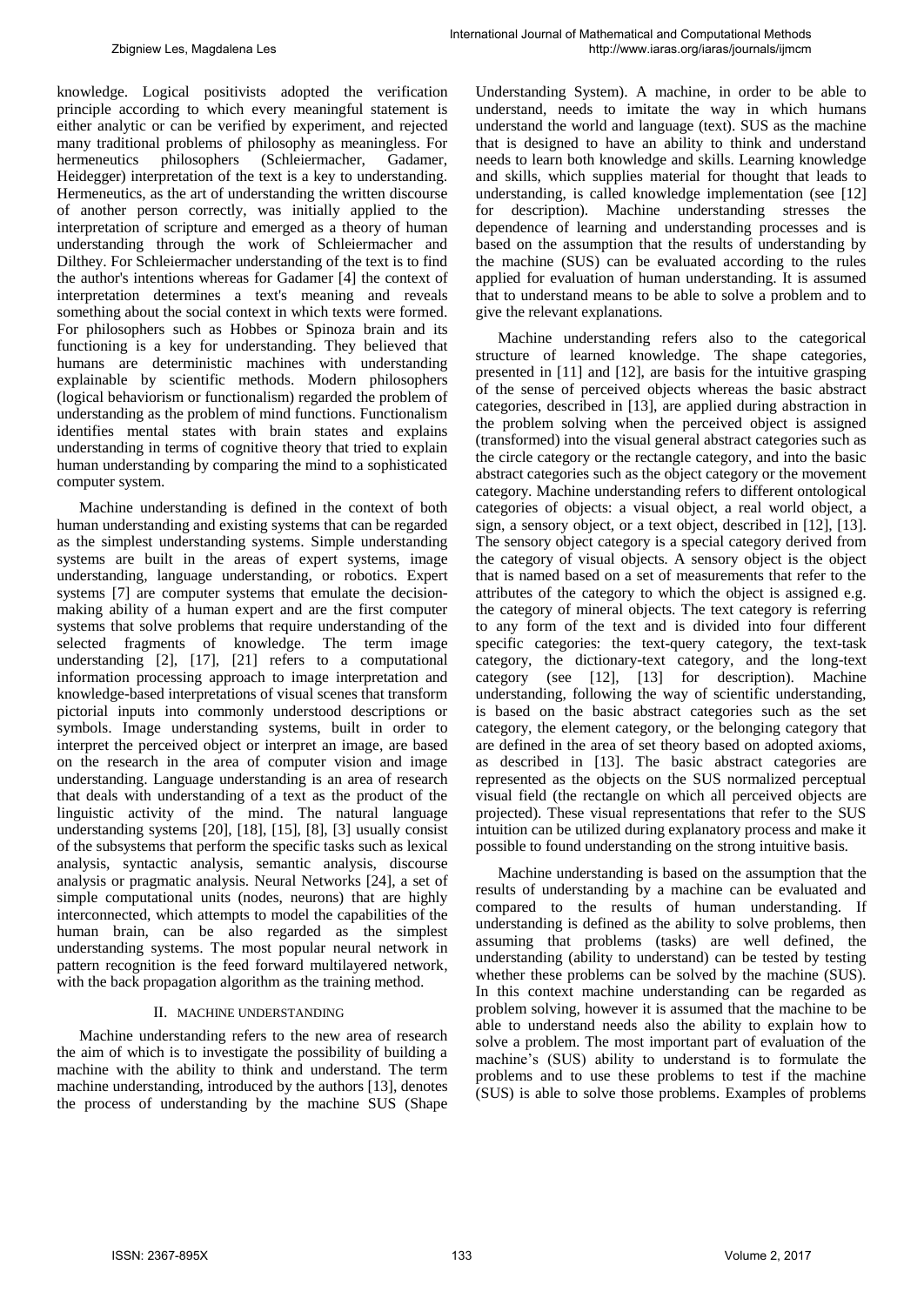covering the visual domain prototype.

that are solved during machine understanding (problem solving) such as the naming, solving the visual problems (perceptual problems, visual analogy problems or spatial problems), the problems of the signs interpretation, the problems of text interpretation and explanatory problems, are described in [13]. Machine understanding is regarded as the problem solving and explanation can be also regarded as solving the problem of explaining known facts, perceived objects, solved tasks or interpreted texts. The special class of problems used for testing the results of learning at school (texttasks), is described in [11], [12], [13]. However, in order to test if the text presented to SUS is understood there is a need to formulate the special text-tasks in the form of questions, computing problems or explanatory problems. For example, in order to test the degree of understanding of the mineralogical dictionary text SUS can be asked the questions "what is the name of the mineral that is represented by chemical formula ZnO"? or "explain why malachite is green"?

### III. VISUAL UNDERSTANDING IN MACHINE UNDERSTANDING

Machine understanding refers to the categorical structure of learned knowledge and one of the most complex problems that is solved within this framework is understanding of a visual object (visual understanding) that is based on the development of the Shape Understanding System (SUS). In this paper some aspects of visual understanding are presented to show the complex reasoning process. The first stage of visual understanding involves perceptual reasoning that consists of perceptual categorical reasoning and visual reasoning. The visual reasoning consists of the assigned reasoning that assigns the perceived object to one of the shape categories. In contrast to existing approaches in AI, where usually reasoning is independent of the acquired data needed in reasoning process, assigned reasoning consists of the consecutive stages of reasoning where at each stage of reasoning the specific data are acquired based on the results of reasoning at previous stages. The visual reasoning usually assigns the name from one of the visual object categories to the perceived object. The visual object, after naming, is interpreted based on knowledge of ontological visual categories and knowledge of the knowledge scheme. Categories of visual objects are established based on the assumption that a visual object exists and can be perceived by the accessible technical tools (see [11]). The notation of basic categorical knowledge is based on a categorical chain. The categorical chain is a series of categories, derived from the categories of visual objects or categories of body of knowledge, showing the hierarchical dependence of knowledge. The categorical chain derived from the categories of visual objects is given as follows:  $V_0 \supset \pi \supset \sigma \supset V \supset V .... \supset \{V, V, ....\}$ , where the categories are

derived from the category of visual objects  $V<sub>o</sub>$ . The category at the first level of the categorical chain is called the perceptual category  $\pi$  of a visual object. The category at the second level of the categorical chain is called the structural category  $\sigma$  of the visual object. The ontological category  $v$  begins from the third level of the categorical chain. The symbol  $\supset$  denotes moving to the next level of the categorical chain and  $\{v, v, \ldots\}$  denotes different categories at the same level of the categorical chain. The perceptual categories and structural categories are associated with the visual appearances of objects and are represented by visual knowledge. The structural element category can represent both the visual and sensory objects. Knowledge of the specific category derived from the given visual category such as the symbol category is learned by SUS at the prototype level  $\cdots \supset V \supset \cdots \supset V$ . Ontological visual categories have hierarchical structure and at the bottom of each categorical chain is the prototype category  $\mu$ . The prototype is defined during learning process at the level for which the training exemplars are available. The prototype is represented by all visual representatives of the specific category and it is assumed that learned visual knowledge is

Understanding of a visual object (visual understanding) is a very complex problem and involves perceptual reasoning that consists of perceptual categorical reasoning and visual reasoning. The perceptual reasoning is applied during naming and learning processes. Higher level understanding processes involve the reasoning that is based on the previously learned non-visual knowledge. The visual reasoning is part of the higher level visual reasoning used in the naming process where all learned non-visual knowledge that is connected with the category to which the name is assigned to the object is accessible. During the visual reasoning (naming) the name of one of the learned visual categories is assigned to the perceived object. Naming of the visual or sensory objects is to solve the problem of finding the meaning of the objects. When the object is named its meaning consists of all learned knowledge that is linked to the category to which the named object belongs. For example, understanding signs is to solve the problem of finding the meaning of signs or symbols and to solve this problem the interpretation that is based on the learned coding system is utilized. Similarly, understanding a text is to solve the problem of finding the meaning of the text [12], [13].

The perceptual categorical reasoning, the first stage of the perceptual reasoning, is related to the SUS perceptual visual field where an object is assigned to one of the perceptual and structural categories. The perceptual category reflects perceptual properties of the object, determines the visual reasoning process and is divided into a silhouette, a linedrawing, a colour object, or a shaded object. The method of assigning of the object to one of the perceptual categories, based on the histogram, depends on a number of peaks in histogram. The object is assigned to the line drawing or silhouette category if the histogram has one peak, it is assigned to the colour category if histogram has more than two clearly visible peaks and it is assigned to the shaded category if histogram has no clearly visible peaks. An object is assigned to the line drawing category if the object is assigned to the thin class category. In a similar way the object is assigned to one of the structural categories. The structural category refers to the complexity of the visual representations of an object and is divided into the element category, the pattern category, the picture category or the animation category. Assigning to one of the pattern categories is based on computation of a number of objects. An object from the pattern category is the object that is assigned to the silhouette, line drawing or colour category. An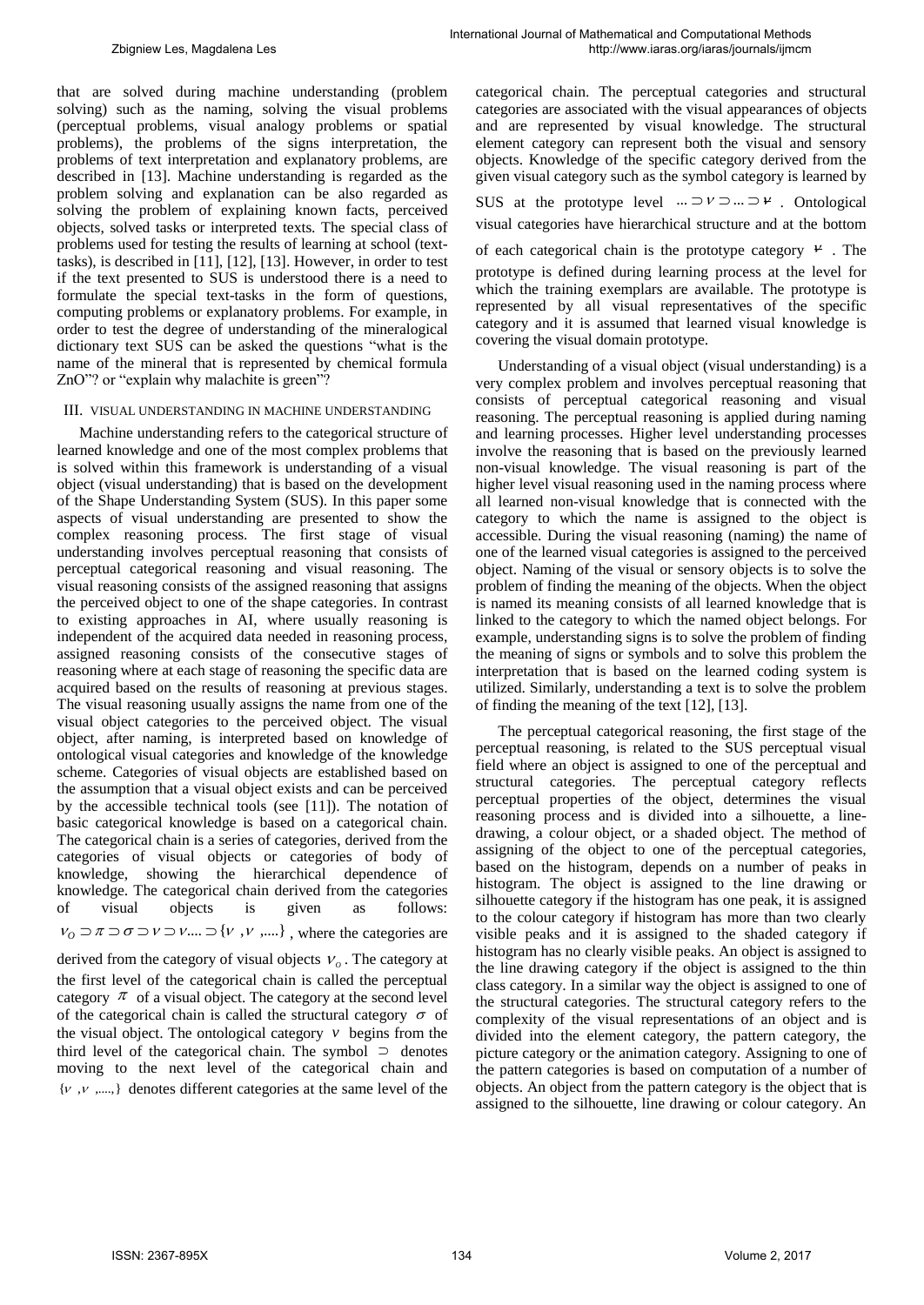object from the shaded perceptual category is usually assigned to the picture category. The element category is the basic structural category that is used during naming of an object.

The shape categories (classes) are derived based on the visual attributes of the visual object that refers to the geometrical and topological properties of the object. The shape categories (classes) are described in [11], [12]. An important part of visual understanding is perceiving of a 3D object and interpreting the object in terms of the 3D geometrical figure or in terms of the real world object. Understanding of the object from the real world ontological category requires usually interpreting it as a 3D object. SUS understands a real world object as the objects extracted from an image in the SUS perceptual visual field. The real world object is usually extracted from the object that is assigned to the picture category. SUS can only differentiate between a real world object and the photograph (picture) of this object by obtaining additional sensory information. There is the assumption of intentionality, that means, SUS knows (assumes) that the photograph is the image obtained by looking at the real world object. The different backgrounds require applying the different segmentation methods to extract the object from the background. Knowing an object (name of object) that we are looking for makes the searching for the object and extracting it more easy task.

As it was described, the first part of the visual understanding involves perceptual reasoning that consists of perceptual categorical reasoning and visual reasoning. The visual reasoning consists of the assigned reasoning that assigns the perceived object to one of the shape categories and is based on the shape understanding method [11]. A member of the shape category is called an archetype. The archetype  $\omega$  of the class  $\Omega$ ,  $(\omega \in \Omega)$  is an ideal realization of the shape (visual object) in the two-dimensional Euclidean space  $E^2$ . An exemplar  $e \in E$  of the class  $\Omega$  is a binary realization of an archetype in the discrete space. The exemplar is one of the regions of a binary image. The binary image is regarded as a set of pixels on the discrete grid  $(i,j)$ . The visual object  $o_i$ , that is perceived by SUS, is transformed by the perceptual transformation  $\Delta: \Delta(o) \Rightarrow u$  into the phantom u that is the 2D representation (e.g. photograph) of the object  $o_i$ . The phantom  $u$  is transformed into a set of critical points  $\coprod$  by the sensory transformation  $\Im: \Im(u) \Rightarrow \coprod$  and next into a symbolic description in the form of a string  $R(\mathbf{I}) \Rightarrow \kappa$ , and finally into a symbolic name  $K(\kappa) \Rightarrow \eta$ .

The assigned reasoning is the most important part of the perceptual reasoning. The assigned reasoning consists of the consecutive stages of reasoning where a perceived object is at first transformed into a set of critical points  $\mathbf{I}$  and next into the symbolic name  $\eta$ . In order to fulfill the required task of acquiring the data and processing it in order to obtain a set of descriptors  $\infty$ , a processing method  $\Phi$  is used. The processing method applies an image transformation  $\Theta$  in order to transform the data into one of the data types. The image transformation  $\Theta$  is the mapping from the one set, called the domain of mapping, into another one called a set of mapping values. The descriptor transformation  $\aleph$  is applied to find a set of descriptors  $\iota$  used to assign the perceived object to one of the possible classes  $\Omega$ <sup>n</sup>. A reasoning process that is part of a visual reasoning process is performed passing the consecutive stages of reasoning. During each stage of reasoning a sequence of image transformations is applied in order to find a set of descriptors. The sequence of image transformations  $\Theta_{\text{II}}^{\lambda}$ :  $\text{II}$  ->  $\text{II}$  that are used in reasoning process can be written as:  $\lambda_{\alpha_1}: \mathcal{L}^{\alpha_0} \to \mathcal{L}^{\alpha_1} \quad \lambda_{\alpha_2}: \mathcal{L}^{\alpha_1} \to \mathcal{L}^{\alpha_2} \quad \dots \quad \lambda_{\alpha_M}: \mathcal{L}^{\alpha_{M-1}} \to \mathcal{L}^{\alpha_M} \quad \text{or as a}$ composite given as  $\Theta_{\alpha_1} \bullet \Theta_{\alpha_2} \bullet ... \bullet \Theta_{\alpha_M} : \mathbb{L}^{\alpha_0} \to \mathbb{L}^{\alpha_M}$ , where  $\Theta_{\alpha_1}$ denotes one of the image transformations and  $\bullet$  denotes the sequential operator. Although it was assumed that a visual object is represented by a binary image it is not the cause of a serious limitation to the presented method. The visual object that consists of parts of different colours is assigned into one of the colour classes and during processing stages these parts are interpreted as the new visual objects. The assigned reasoning involves transformation of the description of an examined object s when passing stages  $\varsigma_0 \rightarrow \varsigma_1 ... \rightarrow \varsigma_N$ , where  $\varsigma_0$  is the beginning stage,  $\varsigma_N$  is the final stage of the reasoning process and  $\rightarrow$  denotes the move to the next stage of reasoning. At each stage of the reasoning  $\zeta$  the following operations are performed: the processing transformation transforms the set of critical points  $\lambda_2: \mathbb{I}^1 \to \mathbb{I}^2$ , the descriptor transformation computes descriptors  $t_2 = \aleph_2(\mathbf{L}^2)$ , an examined object s is assigned to one of the possible classes  $[t_2 < T_2] \Rightarrow s > \Omega[\zeta_2]$ . During reasoning process, a perceived object is first transformed into a set of critical points  $\coprod$  and next into the symbolic name  $\eta$ . The symbolic name  $\eta$  is extracted from a symbolic description  $\kappa$ . The symbolic description  $\kappa$  is an intermediate form that has many additional specific data about the perceived phantom. The symbolic description  $K_k$  is used to reason about the specific categories to which the object can belong. For example, the object O1  $\overline{V}$  is transformed into a symbolic description in the form of the following string"[A3][[|L3|AE|]|S79||B100,99,99||A60,61,60||G248||@2691|]]{[|L3|O|]|S 52||B58,100,57||A29,30,120||G76||@395|]}{[|L3|O|]|S52||B57,100,58||A30,29,1  $20||G76||@396||$ }{[[L3|O|]|S53||B100,58,57||A29,120,30||G76||@417|]}". Next, the symbolic description is transformed into the symbolic name given as the string A3\_L3\_AE\_L3\_O\_L3\_O\_L3\_O.

Machine understanding is strictly connected with learning of new knowledge. SUS ability to understand depends on the effectiveness of learning process and learning of new knowledge depends on the SUS ability to understand. SUS learning is called the knowledge implementation (see [12]) and is concerned with two main aspects of human learning: learning of the visual knowledge in the context of the categorical structure of the learned categories of visual objects and learning of the knowledge that is connected with understanding of the content of the text. Process of learning consists of acquiring of the new knowledge and learning of the new skills. During learning of the visual knowledge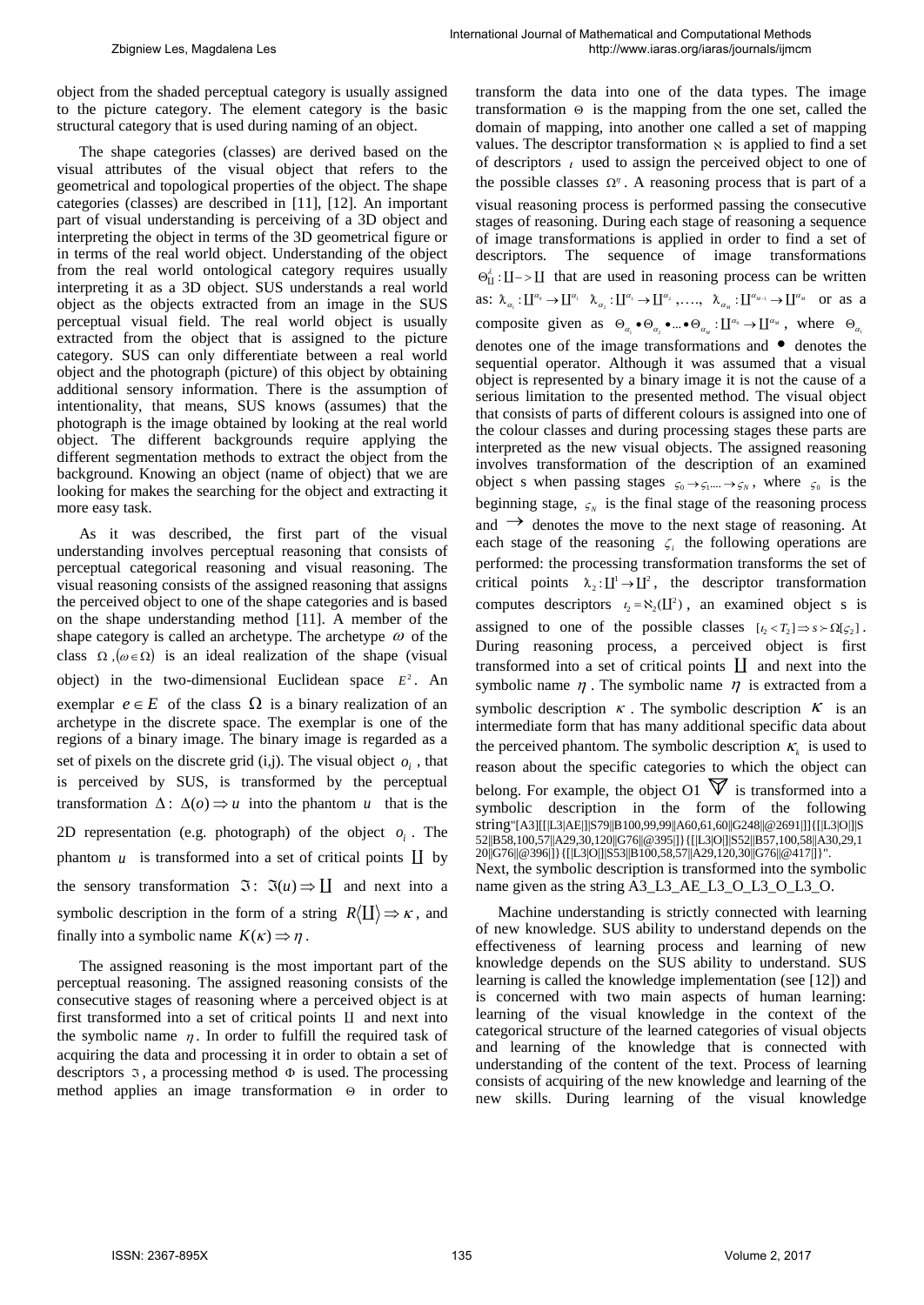(knowledge implementation) the generalization, the specification, the schematization and the visual abstraction is important part of the learning of the visual knowledge. Understanding the visual objects from one of the ontological categories requires learning of the visual concepts of this category. The ontological category  $V_i$  is given by its name  $n^i$ and is represented by a set of visual objects called the visual representatives of the category  $v_i(o) = \{o_1, o_2, ..., o_n\}$ . Visual knowledge of the category  $v_i$  is learned as a visual concept represented as a set of symbolic names  $\varphi_c = {\eta_1, \eta_2, ..., \eta_n}$ . It is assumed that a set  $v_i$  ( $o$ ) represents all visual aspects of the category  $v_i$ .

During learning of the knowledge of visual objects, at first, the representative sample of objects from the category  $\mathbf{u} \in \mathbf{v}$  is selected, then for each object the symbolic name  $\eta_i$  is obtained and finally the visual concept of this category as a set of symbolic names  $\varphi_c^j(\mathbf{V}) = {\eta_1, \eta_2, ..., \eta_n}$  is learned. For selected category **v** the visual concept is obtained in the following stages of the learning

For all  $u_i \in \mathbf{U}$ ,  $i = 1,...,n$ ,  $\mathbf{u} \in \mathbf{V}$  do:

1. Transform a phantom  $u_i$  into its digital representation using a perceptual transformation

 $\Im(u_i) = o_i - \coprod^i$ .

For each  $\mathbf{L}^k$  perform reasoning: 2. Assume  $\zeta_i \equiv \zeta_0 \equiv \Omega[\zeta_0]$ ,  $\prod_i^k \equiv \prod_i^0$ .

At the j-th stage  $\zeta_j = \Omega[\zeta_j]$  assume that an examined object  $\theta_i$  is assigned to the class  $\Omega[\zeta_j]$ .

Apply the processing transformation:  $\lambda_k: \mathbf{L}_i^k \to \mathbf{L}_i^{k+1}$ .

Apply the descriptor transformation:  $\iota_h = \aleph_h(\prod_i^{k+1})$ . Apply the rule:  $[t_h > T_h] \Rightarrow o_i \triangleright \Omega[\zeta_{j+1}]$ . If  $\zeta_j = \Omega[\zeta_j]$  is the final stage, assume  $\eta_i = \Omega[\zeta_j]$ . If  $i\leq n$ ,  $i=i+1$  goto 1 else END. else

 $j=j+1$ , goto 2.

As a result of applying this algorithm the visual concept  $\varphi$ ( $v_i$ ) = { $\eta_1$ , $\eta_2$ ,..., $\eta_n$ } is obtained. An example – learning of the visual concept of members of the arrow category:  $\longrightarrow$  the result - a visual concept  $\varphi_{Arr} = \{ \mathcal{Q}_L^2(2L^3), C^2(L^4,L^3), \Xi(\Theta^2,L^3), \Theta^3 \} \ .$ 

During understanding of an object  $u$ , the perceived object *u* is transformed into the symbolic name  $\eta$  and next a learned set of symbolic names is searched to find the symbolic

name of the category that was learned previously. Understanding process can be represented as:

for i=0 to K if  $\eta \in \varphi^i$  then  $n^i \triangleright N^i$ , where  $n^i \in N^i$  is the name of the i-th category and a set  $N = \{n^1, ..., n^M\}$  is a set of all names of categories to which the object can belong, and M is a number of names in the set N. After naming, all non-visual knowledge, that was previously learned for the category  $v_i$ , is now accessible and can be used in the thinking/understanding process.

Understanding of an object is performed at two levels, the intermediate level and ontological level. At the intermediate level of understanding the object is described in terms of the shape classes. The description of the object at intermediate level refers to the symbolic name. For example, for the object  $\nabla$  the symbolic name (in SUS notation) , the symbolic name (in SUS notation) "A3\_L3\_AE\_L3\_O\_L3\_O\_L3\_O" consists of two parts. The first part "A3" gives a general description of the class that means that the object is the acyclic object with three holes. The second part "L3 AE L3 O L3 O L3 O" gives a specific description of the object. The final description of the object, at the intermediate level of understanding, is given in the form of the linguistic description: "acyclic object with three holes". At the ontological level, the object is assigned to one of the ontological categories in naming process. Naming not only attaches the name to the perceived object but also "connects" the object with all knowledge that is relevant to the name of the object. Many names from different categories can be attached to the same object and naming can be given at many different ontological levels. In order to assign the object to the specific ontological category, information included in a symbolic description is used to obtain the additional data needed in the reasoning process. For example, an object  $\nabla$  can be interpreted as a symbol "eye of dragon" when additional relation "*all three holes are equal*" is established. In the case of the object O1  $\overline{\mathbb{V}}$  the size of holes is given in the string form as |S52|, |S52|, |S53, as part of the symbolic description. The object O1 can be also interpreted as a mathematical object (solid pyramid) or as a real world object (a model of a pyramid).

In this paper only the perceptual reasoning that is the key process of visual understanding is presented. Visual understanding, however, is very complex process that involves solving visual problems such as solving visual intelligence test or visual diagnosis. The important part of the problem solving is to find a suitable form of the problem representation. The visual representation, as one of the forms of the problem representation, can be used as the problem itself (e.g. naming), as the schematic representation of the problem (e.g. solving task with electric circuits), as the imagery transformation (e.g. solving task planning robot action) or as the explanatory process (e.g. explaining a solution). Visual understanding, regarded as a problem solving process, can be described by a sequence of sub-processes and expressed as follows:  $\Delta(v) \Rightarrow u$  $> \Im(u) \Rightarrow \Box \rightarrow R\langle \Box \rangle \Rightarrow \eta \rightarrow T\langle \eta \rangle \Rightarrow \Box \dots R\langle \Box \rangle \Rightarrow \eta \rightarrow$ 

 $[ \eta \in \varphi^{\alpha}] \Rightarrow a \triangleright \vartheta^{i}$ , where at first 'the problem transformation'